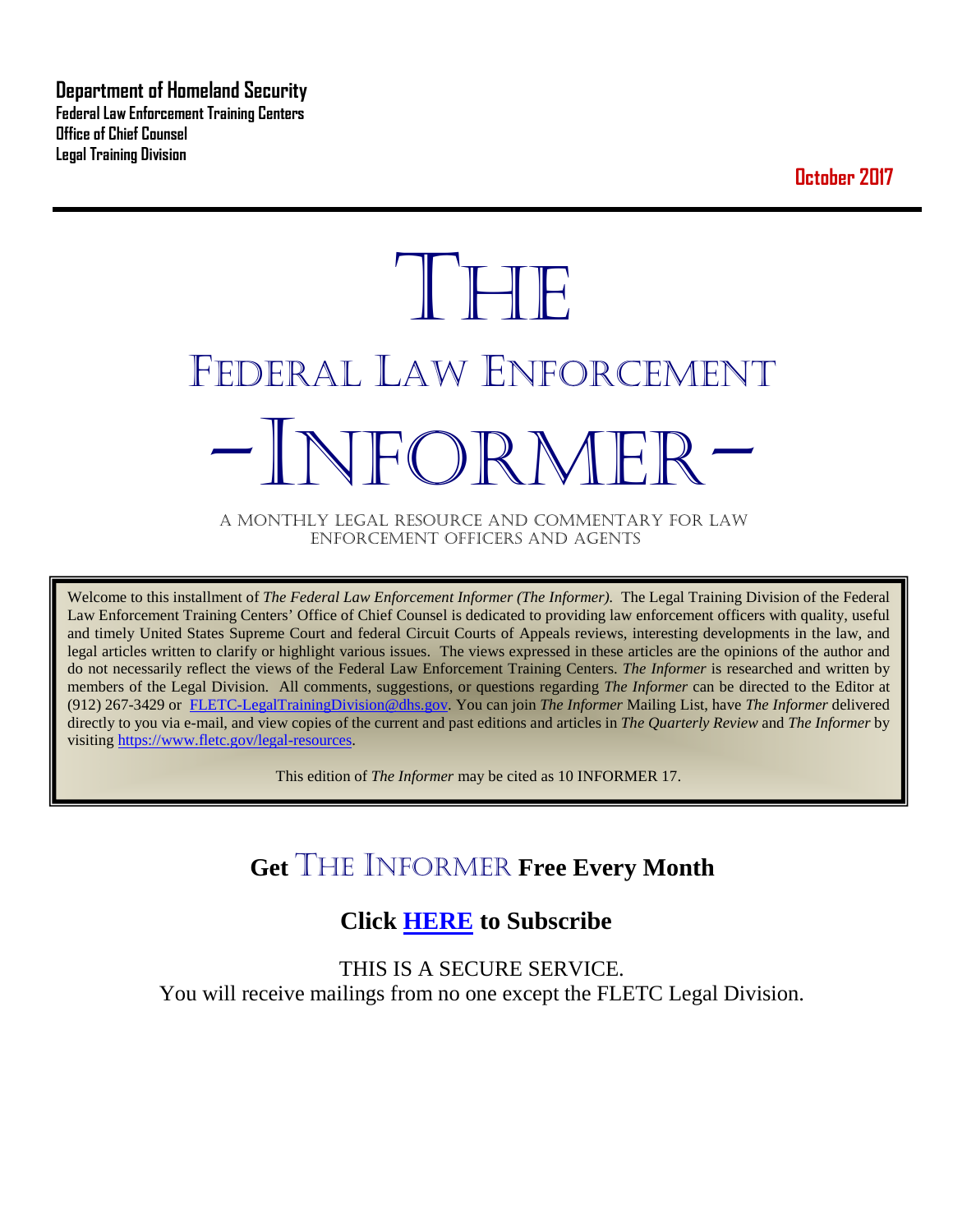# **The Informer – October <sup>2017</sup>**

### **Case Summaries**

### **[Circuit Courts of Appeals](#page-3-0)**

### **[First Circuit](#page-3-1)**

**United States v. Gordon:** Whether the government violated the particularity, necessity, and minimization requirements of a Title III wiretap order on the defendants' cell phones………..**[4](#page-3-2)**

### **[Second Circuit](#page-4-0)**

**United States v. Pabon:** Whether probable cause to believe the defendant was "body packing" narcotics dissipated after an x-ray examination failed to reveal the presence of a rectal foreign body, and whether the officers unreasonably delayed the defendant's probable cause hearing to obtain additional evidence against him…………………………………**[5](#page-4-1)**

### **[Seventh Circuit](#page-6-0)**

**United States v. Paige:** Whether the officer had probable cause to arrest the defendant and whether the search of the defendant and his vehicle was a valid search incident to arrest……….…**[7](#page-6-1)**

**United States v. Brown:** Whether a police officer charged with using excessive force during an arrest could introduce testimony from an expert witness that the officer's actions were consistent with his department's use of force policy…………………………………………**[8](#page-7-0)**

**United States v. Ford:** Whether an officer established reasonable suspicion to frisk the defendant, and whether the officer exceeded the scope of the frisk……………………………...…**[9](#page-8-0)**

**United States v. Jones:** Whether a photo array was unduly suggestive because a federal agent showed the witness the same photograph of the suspect that was used in a previous photo array administered by a different police officer two months earlier………….**[10](#page-9-0)**

### **[Ninth Circuit](#page-10-0)**

**Sharp v. County of Orange:** Whether officers were entitled to qualified immunity for alleged violations of the plaintiff's rights under the Fourth and First Amendments………………**[11](#page-10-1)**

### **[Eleventh Circuit](#page-11-0)**

**United States v. Williams:** Whether agents' entry into an outbuilding on the defendant's property during the execution of an arrest warrant for the defendant was reasonable…………..**[12](#page-11-1)**

♦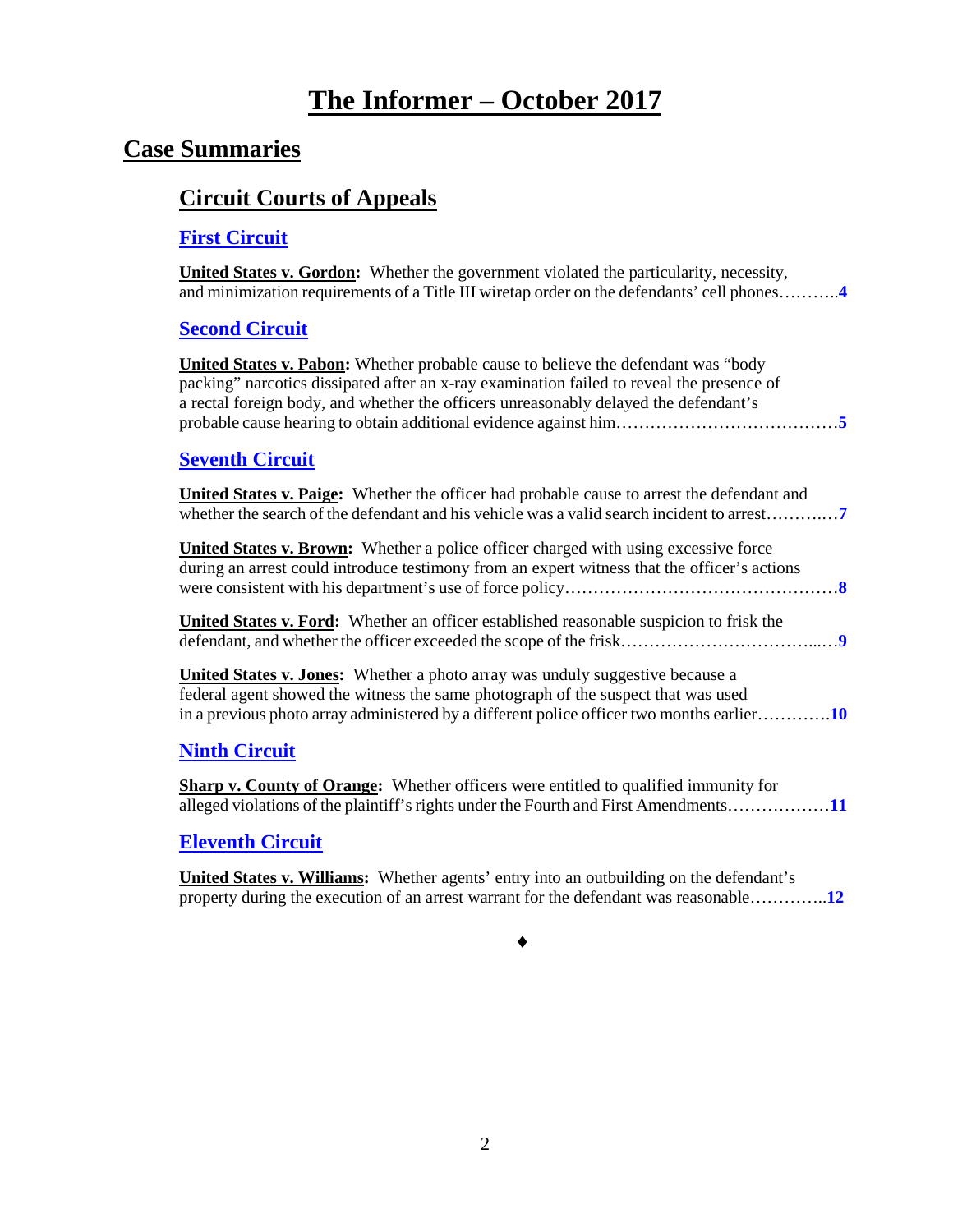## **FLETC Informer Webinar Series**

### **1. Tuesday November 21, 2017 (2:30 p.m. EST)**

**Live Webinar:** Miranda and the Public Safety Exception (1-hour)

Presented by Paul Sullivan and Patrick Walsh, Attorney-Advisors, Federal Law Enforcement Training Centers, Glynco, Georgia.

Paul Sullivan and Patrick Walsh will discuss the Public Safety Exception to the Miranda requirement, when it applies, and what a law enforcement officer can ask. They will also review how this exception has been applied in the last ten years in terrorism and non-terrorism related investigations.

To participate in this webinar: **<https://share.dhs.gov/publicsafety/>**

### **2. Wednesday November 22, 2017 (2:30 p.m. EST)**

**Live Webinar:** The Law on Drones in the United States (2-hours)

Presented by Robert H. Cauthen, Attorney-Advisor / Acting Legal Division Branch Chief, Federal Law Enforcement Training Centers, Glynco, Georgia.

To participate in this webinar: **<https://share.dhs.gov/informer>**

### **3. Wednesday November 29, 2017 (11:00 a.m. EST)**

**Live Webinar:** Legal Issues in Drone Countermeasures (2-hours)

Presented by Robert H. Cauthen, Attorney-Advisor / Acting Legal Division Branch Chief, Federal Law Enforcement Training Centers, Glynco, Georgia.

To participate in this webinar: **<https://share.dhs.gov/informer>**

♦

### **To participate in a FLETC Informer Webinar**

- 1. Click on the link to access the Homeland Security Information Network (HSIN).
- 2. If you have a HSIN account, enter with your login and password information.
- 3. If you do not have a HSIN account click on the button next to "Enter as a Guest."
- 4. Enter your name and click the "Enter" button.
- 5. You will now be in the meeting room and will be able to participate in the event.
- 6. Even though meeting rooms may be accessed before an event, there may be times when a meeting room is closed while an instructor is setting up the room.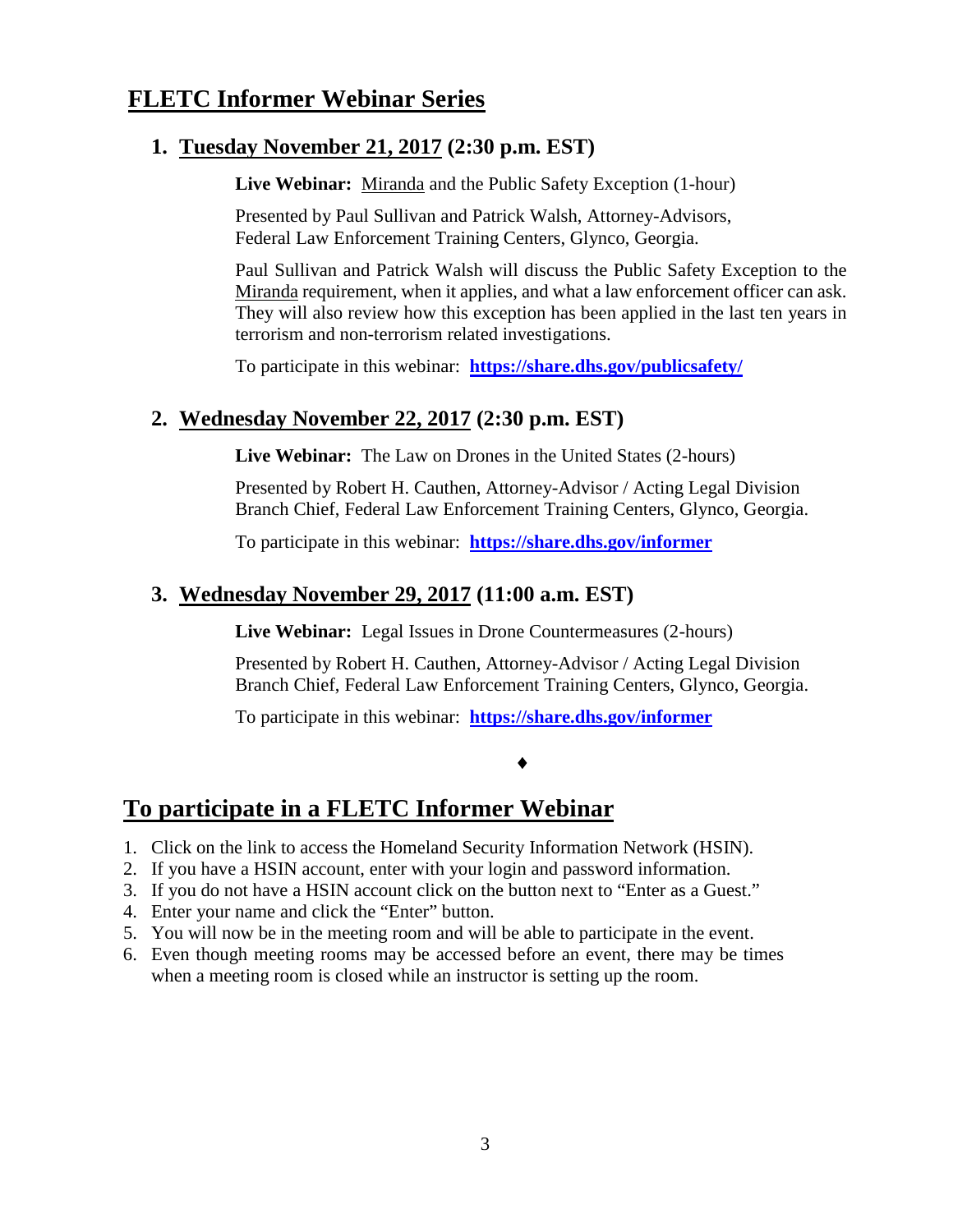# CASE SUMMARIES

# Circuit Courts of Appeal

# <span id="page-3-1"></span><span id="page-3-0"></span>**First Circuit**

### <span id="page-3-2"></span>**United States v. Gordon, 2017 U.S. App. LEXIS 17423 (1st Cir. Me. Sept. 8, 2017)**

In September 2012, the Drug Enforcement Administration (DEA) began investigating a drugdistribution ring based in Lewiston, Maine. Despite using a variety of investigative techniques, the DEA was unable to determine the identity or location of the drug ring's suppliers or determine the ring's organizational structure. As a result, the DEA obtained court orders to conduct wiretaps, pursuant to *18 U.S.C. §§ 2510-2522* (Title III), on several telephones connected to members of the ring. The government eventually charged Gordon and eleven other co-defendants with drugrelated criminal offenses.

Gordon filed a motion to suppress the evidence obtained through the wiretaps.

First, Gordon argued that the wiretap orders failed to comply with Title III's particularity requirement because the orders were not limited to the phone numbers being used by the defendants when the judge issued the orders. Instead, the wiretap orders included phone numbers "subsequently assigned to or used by the instruments bearing the same" electronic serial number (ESN) or International Mobile Equipment Identity (IMEI) number as the original tapped telephone. For example, if a defendant changed the ten-digit telephone number assigned to a particular cell phone, the wiretap order would automatically cover the new ten-digit number, and the government would not have to seek a new wiretap order every time that number changed.

The court held that Title III's particularity requirement does not require limiting a wiretap order to a specific telephone number rather than a specific ESN or IMEI number reasonably believed to be used by the target. In this case, the affidavit submitted by the government outlined several convincing reasons for tracking telephones by ESN or IMEI numbers, such as the fact that drug traffickers change telephone numbers frequently in an attempt to avoid detection and they do not typically associate their names with telephone numbers. In addition, the court noted that the wiretap orders restricted interception to the specific serial numbers associated with the targets' cell phones.

The court further held that the wiretap orders satisfied Title III's particularity requirement because the government listed specific criminal statutes, which identified the offenses to which the soughtafter communications related.

Finally, the court held that the wiretap orders were sufficiently particular in describing the DEA as "the agency authorized" to conduct the wiretapping.

Second, Gordon argued that the government failed to establish that is was necessary to conduct the wiretapping. To protect a person's right to privacy, Title III requires the government establish "necessity" as a prerequisite for obtaining a wiretap order.

The court disagreed. To satisfy the necessity requirement, a wiretap application must include "a full and complete statement as to whether or not other investigative procedures have been tried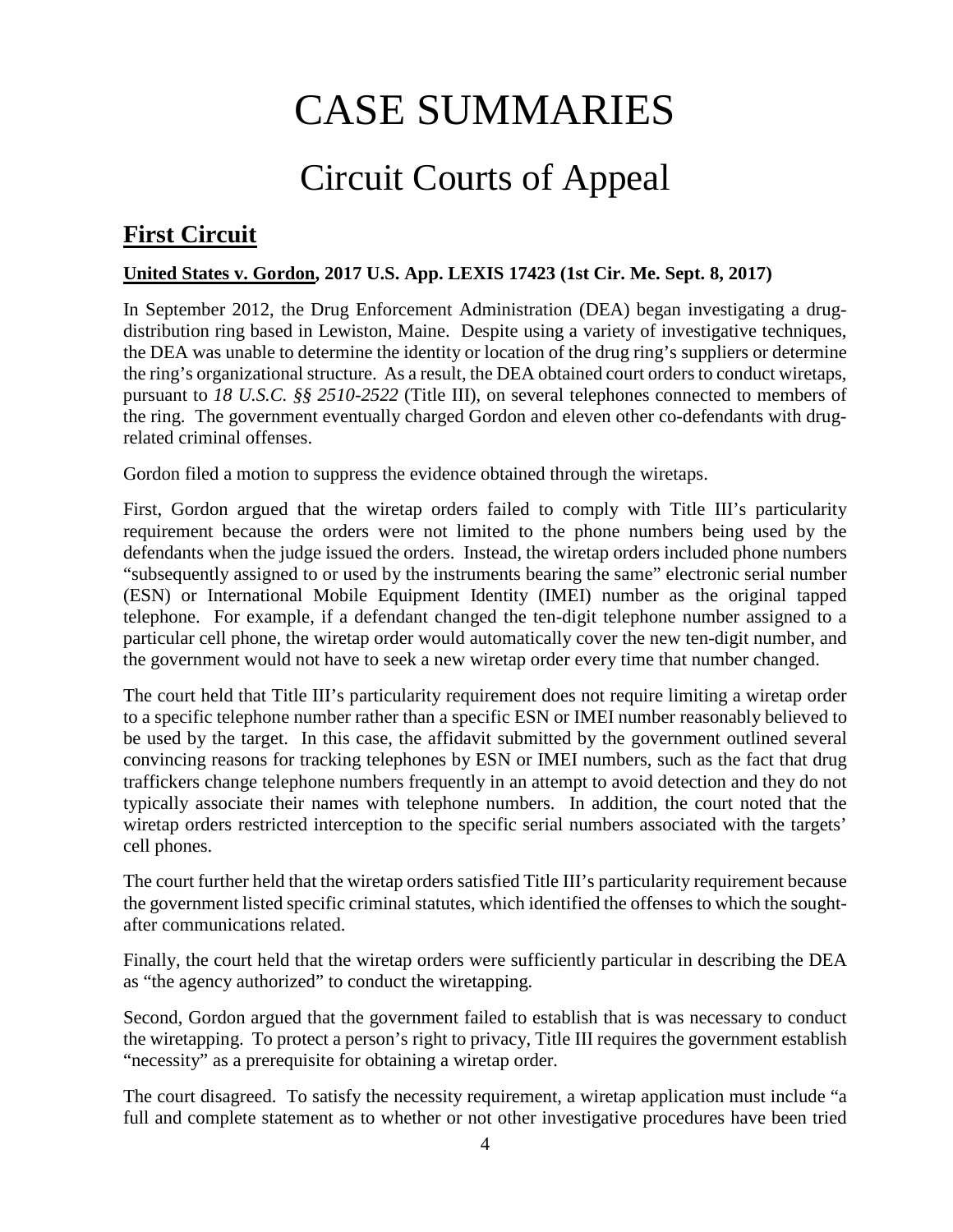and failed, or why they reasonably appear unlikely to succeed if tried, or to be too dangerous." In this case, the government did not apply for wiretap orders until eighteen months into its investigation. At that point, the DEA already had employed a variety of investigative techniques, including the use of confidential informants, physical surveillance, controlled buys, analysis of telephone data and public records, and the issuance of subpoenas. The government's application included this information as well as why other investigative techniques, such as obtaining cellsite location information and vehicle tracking, were not plausible. The court concluded that the government established that its investigation had reached a point where wiretapping was reasonably necessary.

Third, Gordon argued that the government violated Title III's "minimization" requirement. Title III requires that wiretaps must "be conducted in such a way as to minimize the interception of communications not otherwise subject to interception."

The court concluded that the wiretap orders in this case satisfied this requirement, as the orders directed the monitors to stop listening and/or recording when it became apparent that a conversation was not related to the criminal investigation. In addition, the government distributed a "minimization memorandum" to the wiretap monitors, which contained a similar warning.

For the court's opinion: [https://cases.justia.com/federal/appellate-courts/ca1/15-2087/15-2087-](https://cases.justia.com/federal/appellate-courts/ca1/15-2087/15-2087-2017-09-08.pdf?ts=1504902604) [2017-09-08.pdf?ts=1504902604](https://cases.justia.com/federal/appellate-courts/ca1/15-2087/15-2087-2017-09-08.pdf?ts=1504902604)

\*\*\*\*\*

# <span id="page-4-0"></span>**Second Circuit**

### <span id="page-4-1"></span>**United States v. Pabon, 871 F.3d 164 (2d Cir. Vt. Sept. 11, 2017)**

Officers suspected that Jaiden Paige transported narcotics from Connecticut to Maine. The officers also had information that indicated Paige would not carry the narcotics himself, but would instead have another person body-pack the narcotics during the drive. After receiving a tip that Jaiden Paige was transporting narcotics on a particular day, officers conducted a traffic stop when Paige committed a traffic violation. After Paige consented to a search of his vehicle, the officers directed Paige and his passenger, Pabon, to exit the vehicle. The officers conducted a canine sniff on the vehicle and the canine alerted on the exterior passenger-side front door. The officers transported Paige, Pabon, and their vehicle to the police station.

Officers subsequently obtained a search warrant that authorized the officers to direct medical personnel take x-rays of Pabon's lower abdomen.

At the hospital, Pabon's x-rays were taken and two doctors examined the images. The images revealed several shaded masses in Pabon's pelvic area but in their written reports, the doctors concluded that the x-rays did not provide specific "evidence of a foreign body" or of any "rectal foreign body." However, one of the doctors told the officers that x-rays are not the best way to determine if a person is body-packing narcotics. The doctor explained that it was possible there could be some type of "rectal packing . . . not identifiable in the x-ray image." The doctor added that the lack of body-packing evidence on the x-ray did not mean that a foreign body was not present.

The hospital discharged Pabon, and the officers took him back to the police station. Several hours later, the officers obtained a search warrant, which authorized medical personnel to perform a CT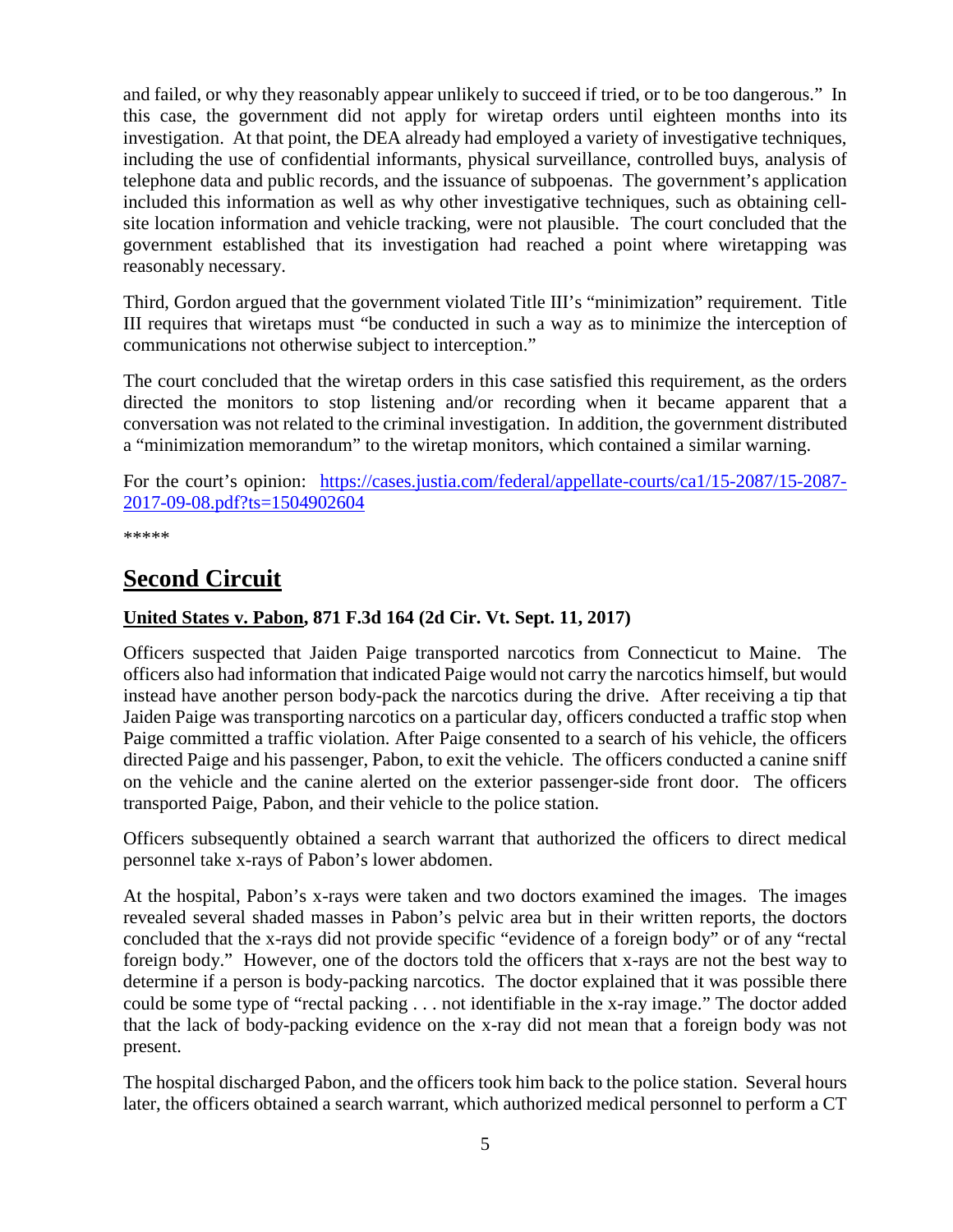scan of Pabon's lower abdomen. The CT scan images revealed evidence that Pabon was bodypacking narcotics. A few hours later, Pabon passed three packages containing narcotics. Pabon continued to pass packages over the next several days that contained cocaine and heroin. Approximately 63 hours after his arrest, a state court judge determined that there was probable cause to detain Pabon.

The government charged Pabon with possession with intent to distribute cocaine and heroin.

Pabon filed a motion to suppress the narcotics evidence. Pabon argued that after the doctors determined the x-ray images did not reveal evidence of body-packing, the officers no longer had probable cause to believe he was involved in criminal activity. As a result, Pabon claimed that the officers should have released him after his discharge from the hospital.

The court disagreed. While the doctors' written reports reflected their view that the x-ray images did not reveal positive evidence of any foreign objects in Pabon's system, one of the doctors told the officers that an x-ray examination is of limited value in determining if a person is bodypacking narcotics. The doctor explained to the officers that an x-ray image will not necessarily capture evidence of body-packing even if someone is carrying narcotics because narcotics can have density similar to organic material in a person's body. The court concluded that it was clear to the officers that while the x-ray did not reveal the presence of narcotics in Pabon's body it did not mean that he was not body-packing. Consequently, the court found that probable cause to believe that Pabon was transporting narcotics had not dissipated, even taking into account the xray examination results.

Pabon also argued that the narcotics evidence and CT scan results should have been suppressed because the officers violated the Fourth Amendment by not bringing him before a state court judge within 48 hours of arrest for a probable cause determination.

Without deciding whether a violation of the 48-hour rule requires suppression of evidence, the court noted that the evidence Pabon sought to suppress was obtained within 24 hours of Pabon's arrest. As a result, the court held that there was no connection between any alleged violation of the 48-hour rule and the discovery of this evidence.

Finally, even if suppression was not warranted for a violation of the 48-hour rule, Pabon argued that after arresting him the officers unreasonably delayed his probable cause hearing so they could obtain additional evidence to support his arrest.

The court held that the officers did not delay Pabon's probable cause hearing while they attempted to obtain evidence to justify Pabon's arrest. The court noted that the officers had probable cause to detain Pabon when they arrested him immediately after the traffic stop. The court reiterated that probable cause continued to exist after the officers received inconclusive results from the xray examination and throughout the remainder of his detention.

For the court's opinion: [https://cases.justia.com/federal/appellate-courts/ca2/16-1754/16-1754-](https://cases.justia.com/federal/appellate-courts/ca2/16-1754/16-1754-2017-09-11.pdf?ts=1505140215) [2017-09-11.pdf?ts=1505140215](https://cases.justia.com/federal/appellate-courts/ca2/16-1754/16-1754-2017-09-11.pdf?ts=1505140215)

\*\*\*\*\*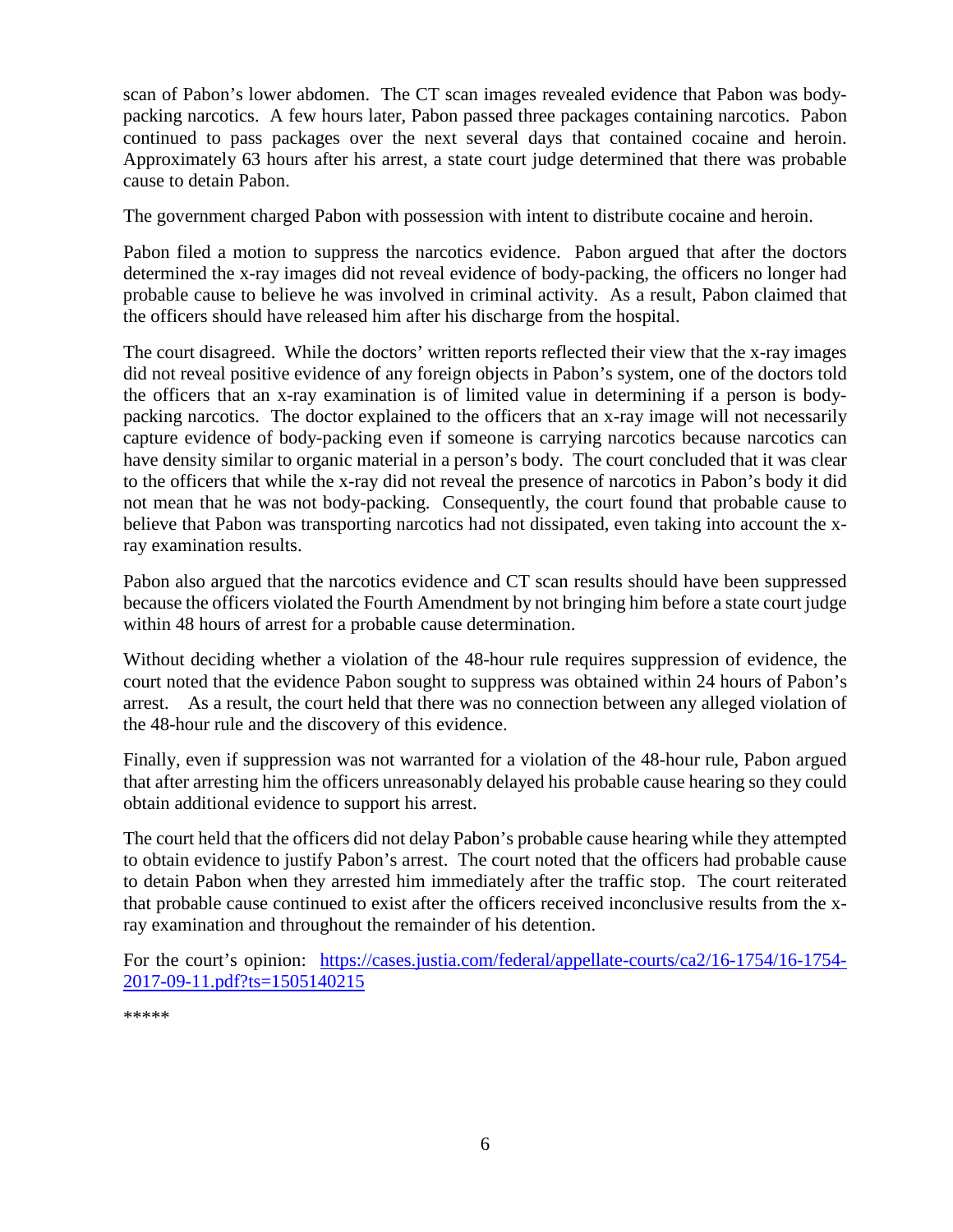# <span id="page-6-0"></span>**Seventh Circuit**

### <span id="page-6-1"></span>**United States v. Paige, 870 F.3d 693 (7th Cir. Wi. Sept. 1, 2017)**

Around midnight, an employee of a McDonald's restaurant called 911, reported that a vehicle had been sitting in the drive-through lane for approximately one-hour, and expressed concern that the driver might be sick or injured. When a police officer arrived, she saw Paige standing outside the open driver's door of the vehicle talking to a firefighter who had also responded. As the officer approached, she smelled a strong odor of fresh marijuana coming from Paige. The firefighter told the officer that he had found Paige asleep in the driver's seat of the vehicle, and had awakened Paige by knocking on the vehicle's window. Paige told the officer that he had just fallen asleep and was "ok." Skeptical of Paige's story, the officer decided to detain Paige in her police car before she continued her investigation. Before placing Paige in her vehicle the officer frisked him for weapons and found a loaded handgun in Paige's waistband. The officer arrested Paige and placed him in her vehicle.

The officer walked over to Paige's vehicle, saw a bottle of alcohol on the driver's seat, and smelled a strong odor of marijuana coming from inside the vehicle. The officer searched the vehicle and found crack cocaine and marijuana inside the console.

The government charged Paige with possession of a firearm by a convicted felon, and possession with intent to distribute crack cocaine and marijuana.

Paige filed a motion to suppress the firearm seized from his waistband and the drugs seized from his vehicle.

First, the court held that the officer had probable cause to arrest Paige for possession of marijuana and operating a vehicle under the influence because she smelled marijuana emanating from Paige's body, knew that Paige had been sleeping in his car for approximately one-hour in an open McDonald's drive-through, and believed that Paige was not answering her questions truthfully.

Second, after the officer established probable cause to arrest, she was allowed to search Paige incident to arrest without any additional justification. As a result, the court concluded that the officer lawfully seized the firearm from Paige's waistband incident to arrest.

Third, the court held that the officer lawfully searched Paige's vehicle incident to his arrest. An officer may search a vehicle incident to an arrest when it is reasonable to believe that the vehicle contains evidence of the offense for which the suspect was arrested. Here, the court concluded that the officer reasonably believed that Paige's vehicle contained evidence related to the offenses of possession of marijuana, and driving while impaired, because as the officer approached the vehicle she smelled the strong odor of marijuana emanating from the interior. The court added that this fact also provided the officer probable cause to believe that Paige's vehicle contained marijuana and supported a warrantless search under the automobile exception.

For the court's opinion: [https://cases.justia.com/federal/appellate-courts/ca7/16-4128/16-4128-](https://cases.justia.com/federal/appellate-courts/ca7/16-4128/16-4128-2017-09-01.pdf?ts=1504285424) [2017-09-01.pdf?ts=1504285424](https://cases.justia.com/federal/appellate-courts/ca7/16-4128/16-4128-2017-09-01.pdf?ts=1504285424)

\*\*\*\*\*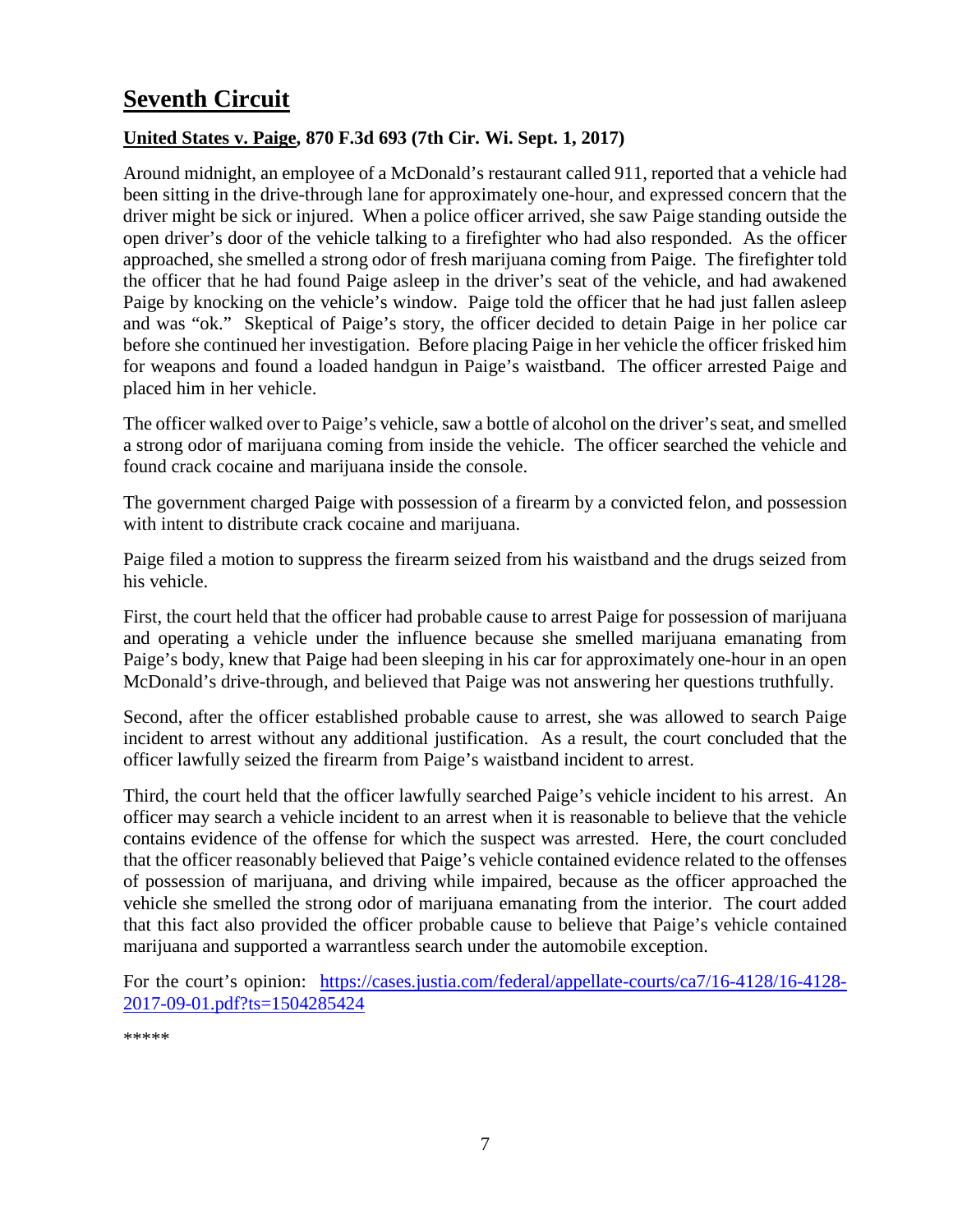### <span id="page-7-0"></span>**United States v. Brown, 871 F.3d 532 (7th Cir. Ill. Sept. 8, 2017)**

Two Chicago police officers, Also Brown and George Stacker, went to a convenience store to investigate a tip that drugs were being sold there. After searching the store, Officer Brown directed Howard, a store employee, to lift his shirt to show his waistband. While Howard held his shirt, Officer Brown punched him in the face and then grabbed Howard by the neck, holding him against a large refrigerator. At Officer Brown's direction, Howard removed a small bag of marijuana from his back pocket and gave it to Officer Brown. Without provocation, Officer Brown punched Howard in the ribs and pulled him down an aisle toward the back of the store where he forced him to lie on the floor on his back. When Howard tried to sit up, Officer Brown hit him in the face again and forced him back to the ground on his stomach. Officer Brown then handcuffed Howard, searched his back pocket, and found a handgun. Officer Brown seized the handgun, walked to the front of the store to show it to Officer Stacker, and then returned to kick Howard in the ribs before arresting him. Surveillance cameras inside the store captured the incident.

The government charged Officer Brown with, among other things, depriving another of a federal right under color of law under *18 U.S.C. § 242*. Specifically, the *§ 242* count alleged that Officer Brown used excessive force against Howard, depriving him of his right to be free from unreasonable seizure.

At trial, Officer Brown planned to call a former Chicago police officer as an expert witness who would describe how the Chicago Police Department's "Use of Force Model" applied to Officer Brown's confrontation with Howard. The expert witness also planned to offer his conclusions that Officer Brown's actions were consistent with departmental policy and that his response was appropriate under the circumstances.

The government filed a motion to exclude this expert witness testimony, which the district court granted.

The jury convicted Officer Brown of willfully violating Howard's Fourth Amendment right to be free from excessive force. Officer Brown appealed, arguing that the district court improperly excluded his expert witness.

The court of appeals disagreed. First, the Fourth Amendment requires that seizures of persons be reasonable. As a result, it is a violation of the Fourth Amendment for police officers to use excessive force to effect an arrest. When an officer is accused of using excessive force, the issue that a court must determine is whether the officer's conduct was objectively reasonable under the circumstances.

Second, the issue of whether an officer used excessive force is governed by constitutional principles, not police-department policy. An officer's compliance with or deviation from departmental policy does not determine whether the officer used excessive force. Police department policies are not the same across the country. The court reasoned that if compliance with departmental policy were the standard, the Fourth Amendment's reasonableness requirement would vary from place to place and the police department would have the final say as to what constituted a reasonable seizure, "a prospect that would have horrified those responsible for the Amendment's ratification."

Third, the court noted that expert testimony concerning police policy is not categorically barred. Specifically, the court found that evidence of police policy or procedure in some cases might be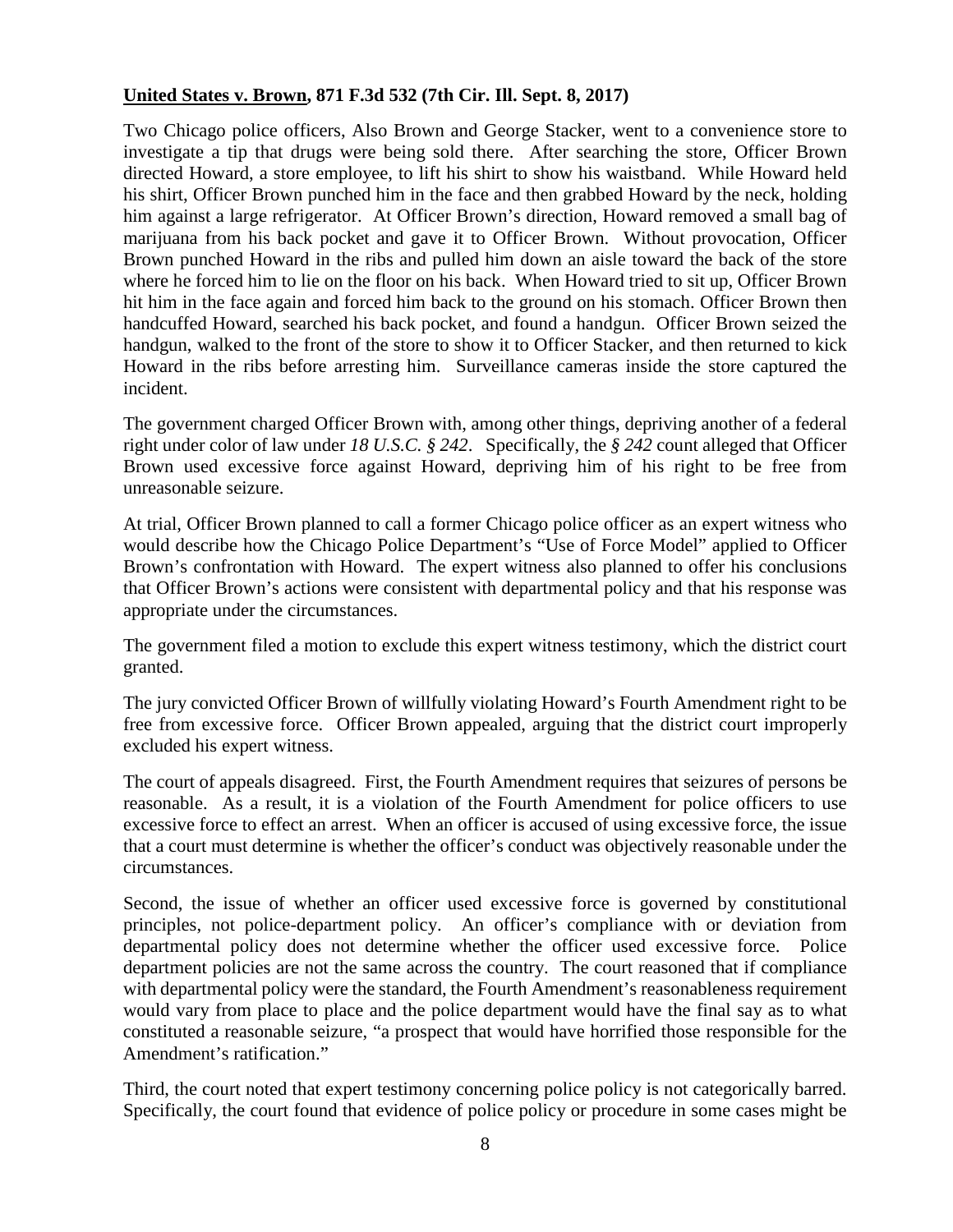relevant to determine whether an officer's actions were objectively reasonable. Even though jurors can understand the concept of objective reasonableness, in some cases they may not fully grasp particular techniques or equipment used by police officers. In those cases, the court reasoned that expert testimony of this type may be relevant where specialized knowledge of law enforcement custom or training would assist the jury in understanding the facts, or resolving a contested issue.

Fourth, the court held that this case provided a "textbook example of easily comprehensible facts." Officer Brown was indicted for punching and kicking Howard. Officer Brown did not use a sophisticated tool or technique. He hit a motionless man in the face with his fist and continued to beat and kick him before placing him under arrest. The court concluded that an expert witness' explanation of the Chicago Police Department's Use of Force Model would have added nothing that the jurors could not ascertain on their own by viewing the surveillance video and applying their everyday common sense. Consequently, the court held that the district court properly excluded the expert witness' testimony about departmental use of force standards.

For the court's opinion: [https://cases.justia.com/federal/appellate-courts/ca7/16-1603/16-1603-](https://cases.justia.com/federal/appellate-courts/ca7/16-1603/16-1603-2017-09-08.pdf?ts=1504899066) [2017-09-08.pdf?ts=1504899066](https://cases.justia.com/federal/appellate-courts/ca7/16-1603/16-1603-2017-09-08.pdf?ts=1504899066)

\*\*\*\*\*

#### <span id="page-8-0"></span>**United States v. Ford, 2017 U.S. App. LEXIS 18200 (7th Cir. Ill. Sept. 20, 2017)**

A police officer with the Moline, Illinois Police Department saw a car with three male occupants enter Moline from Rock Island, Illinois around 2:00 a.m. on December 4, 2015. The officer ran the license plate after all three occupants looked away as they passed his marked car. The license plate check revealed that the vehicle was registered to Tyler Mincks. The officer recalled Mincks' name from an officer safety advisory that the Rock Island Police Department had emailed to the Moline Police Department on December 3. The advisory stated that a few days earlier, Bryan Brinker shot Cameron Hoefle after Hoefle had stolen marijuana from Brinker. The advisory noted that Hoefle did not cooperate with the Rock Island investigators, and neither did his friends Tyler Mincks and Michael Ford. Instead, the three men told the investigators they would "deal with the situation themselves." Consequently, the Rock Island Police Department sent the officer safety advisory to the Moline Police Department warning that Hoefle, Mincks, and Ford might go to Brinker's residence to retaliate.

The officer followed the car and conducted a stop when he observed a traffic violation. Mincks, Hoefle, and Ford were the occupants of the vehicle. After the officer removed an open beer bottle from the floor where Ford was sitting, he obtained identification from the men. A computer check revealed that Mincks, Hoefle, and Ford had extensive criminal histories as well as "alerts for gang activity, weapons, and drugs." The officer directed the men out of the car and frisked them. When the officer frisked Ford, he felt an object he recognized as a cell phone and an unknown object that felt like a handle. Because the feel of a handle "could be indicative of a firearm," the officer testified that he "scrunched" Ford's pocket two or three times before he "reached in and retrieved" a small pistol.

The government charged Ford with possession of a firearm by a convicted felon.

Ford filed a motion to suppress the firearm, arguing that the officer did not have reasonable suspicion to frisk him.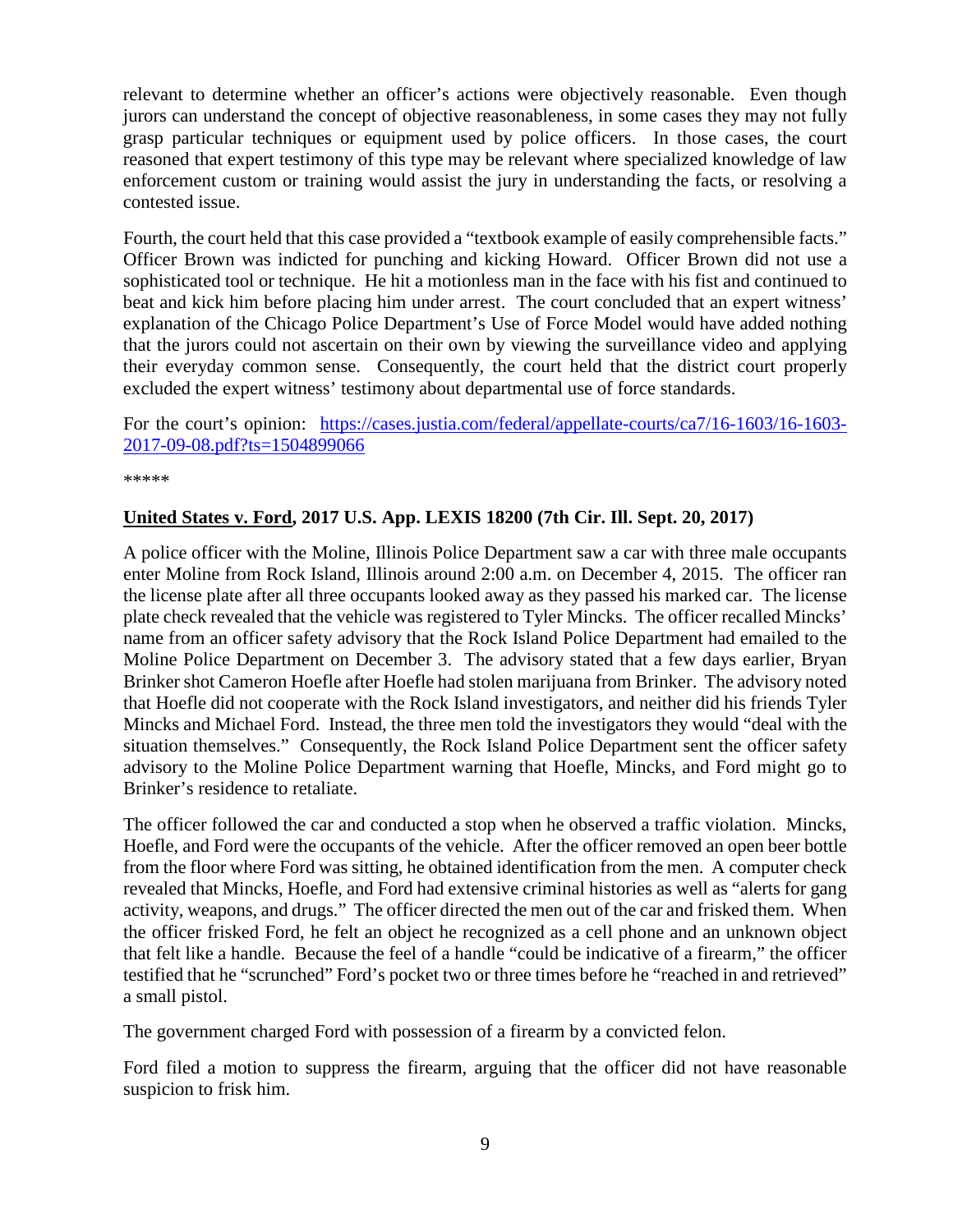A police officer conducting a stop may frisk a suspect for weapons if the officer has an objectively reasonable suspicion that the suspect might be armed and dangerous. In this case, the court held that the officer had reasonable suspicion to believe Ford was armed and dangerous; therefore, the frisk was lawful. First, the officer had been warned via email that Ford and his companions might seek retaliation for the shooting of Hoefle two days earlier. Recent shootings, reports of discharged weapons, and indications of recent gang activity are factors that officers can use to support a finding of reasonable suspicion. Second, Ford and his companions likely had been drinking, as evidenced by the beer bottles found in the car. The court found that the consumption of alcohol gave the officer greater reason to be concerned that the men might be "unpredictable, unwise, and dangerous." Finally, the officer knew that Ford, Mincks, and Hoefle had extensive criminal histories.

Ford also argued that the officer exceeded the scope of the frisk by "scrunching" his pocket several times before removing the pistol. Ford claimed that it was unlawful for the officer to continue manipulating the object when its incriminating nature was not immediately apparent.

The court disagreed. The "immediately apparent" restriction does not apply until the officer determines that the object in question is not a weapon. When an officer feels a small, hard object during a frisk, he may have reasonable suspicion to believe the object is a weapon. In this case, the officer never concluded that the unknown object in Ford's pocket was not a weapon. Consequently, the court held that when the officer felt the "handle-like" object in Ford's pocket it was reasonable for him to believe the object was a weapon.

For the court's opinion: [https://cases.justia.com/federal/appellate-courts/ca7/16-3732/16-3732-](https://cases.justia.com/federal/appellate-courts/ca7/16-3732/16-3732-2017-09-20.pdf?ts=1505937670) [2017-09-20.pdf?ts=1505937670](https://cases.justia.com/federal/appellate-courts/ca7/16-3732/16-3732-2017-09-20.pdf?ts=1505937670)

\*\*\*\*\*

### <span id="page-9-0"></span>**United States v. Jones, 2017 U.S. App. LEXIS 18204 (7th Cir. Ill. Sept. 20, 2017)**

Based on information provided by a confidential informant (CI), the government suspected that Jones was the leader of a drug-distribution operation. After federal agents arrested one of Jones' drug dealers, Jones engaged in an effort to locate and kill the CI. To achieve this goal, Jones went to an apartment building and fired a gun through a door to the apartment where he believed the (CI) lived. However, instead of shooting the CI, who lived in the same building, but in the unit on the floor below, Jones shot Kensha Barlow.

A few days later, Barlow went to the local police station where Detective Taylor assembled a photo arrays based on information he received from the federal agents investigating Jones. Although Jones' photograph appeared in the array, Barlow denied recognizing anyone in the array as the person who shot him.

Two months later, Barlow was arrested on unrelated drug charges. While being interviewed by Special Agent Labno, Barlow mentioned that the person who shot him had been depicted in the photo array assembled by Detective Taylor. Barlow said that he denied any recognition of the shooter because he feared for his safety. At that point, Agent Labno left and printed large-scale pictures of the six individuals from Detective Taylor's photo array, intending to display the photos for Barlow in the same order as the previous array.

When Agent Labno re-entered the interview room, he held the six photos in the same order as the previous array, however, the top three photos, which included Jones' photo, were more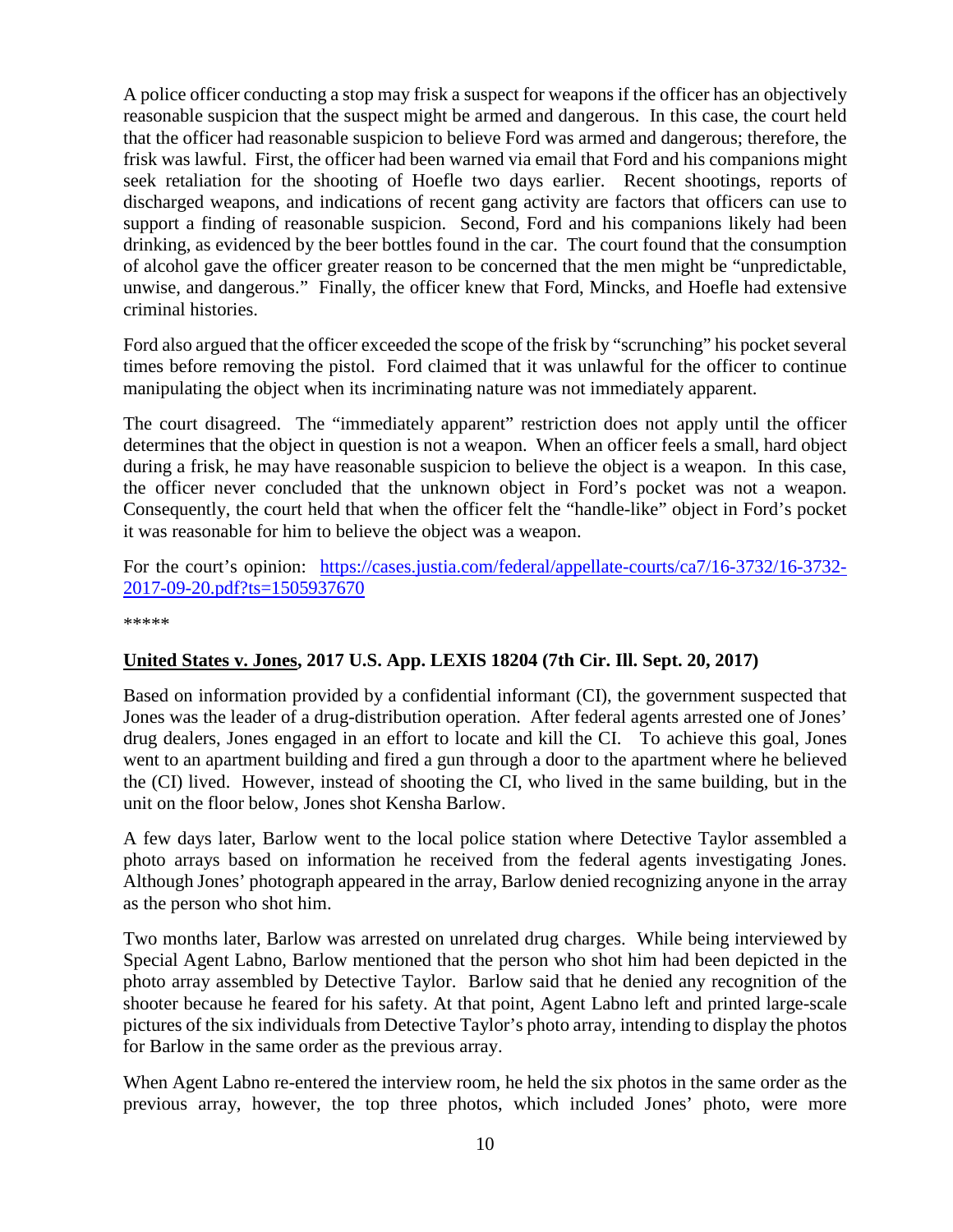prominently displayed than the other photos in the stack. Before Agent Labno could put the photos on the table, Barlow identified the person that shot him as the person depicted in Jones' photo. Agent Barlow then placed the photos on the table in the same order as the previous array, as he initially planned to do, and Barlow identified Jones again.

The government subsequently charged Jones with a variety of criminal offenses. Prior to trial, Jones filed a motion to suppress Barlow's identification of him on several grounds. The district court denied his motion and after he was convicted, Jones appealed.

First, Jones claimed that the identification procedure was unduly suggestive because Agent Labno showed Barlow the same arrest photo of Jones that was contained in the array first administered by Detective Taylor.

The court disagreed. The court found that "there is nothing per se impermissible about placing the same suspect in two different identification procedures," as the "danger to be avoided in identification procedures is that . . . of orchestrating the procedure so that the procedure implicitly suggests to the witness that 'this is the man.'" Here, the agent showed Barlow the same arrest photo of Jones as well as the same arrest photos of the five other individuals. Given that the six photos were the same in both identification procedures, the court concluded that the use of the same arrest photo did not implicitly suggested that Jones was the shooter.

Second, Jones claimed that when Agent Labno entered the room where Barlow was waiting, it was unduly suggestive to have his photo more prominently displayed than the other photos.

Again, the court disagreed. When Agent Labno walked into the room, Jones' photo was one of three photos that was more prominently displayed than the others were. However, the court found that Jones' photo was no more prominently displayed than the other two photos. In addition, Jones' photo, like the other two, was previously viewed at the initial identification procedure.

Finally, Jones argued that the identification procedure was unduly suggestive because two months elapsed between the first identification procedure and the second identification procedure.

The court noted that in a previous case it held that a two-month period between identification procedures did not make the second identification procedure unduly suggestive; therefore, the second identification procedure in this case was not unduly suggestive.

For the court's opinion: [https://cases.justia.com/federal/appellate-courts/ca7/16-2208/16-2208-](https://cases.justia.com/federal/appellate-courts/ca7/16-2208/16-2208-2017-09-20.pdf?ts=1505939447) [2017-09-20.pdf?ts=1505939447](https://cases.justia.com/federal/appellate-courts/ca7/16-2208/16-2208-2017-09-20.pdf?ts=1505939447)

\*\*\*\*\*

# <span id="page-10-0"></span>**Ninth Circuit**

### <span id="page-10-1"></span>**Sharp v. Cty. of Orange, 2017 U.S. App. LEXIS 18148 (9th Cir. Cal. Sept. 19, 2017)**

Merritt Sharp III (Sharp III) and his wife were home when police officers arrived to execute an arrest warrant for their son, Merritt Sharp IV (Sharp IV), whom the officers believed lived with his parents. The officers mistakenly arrested Sharp III instead of his son. During the course of the arrest officers forcefully restrained Sharp III and searched him. After the officers discovered their mistake, the officers kept Sharp III handcuffed and locked in a patrol car for approximately twenty minutes while they continued to search the house for Sharp IV. Sharp III was furious and adamantly protested his detention, loudly swearing at the officers and threatening to sue them. In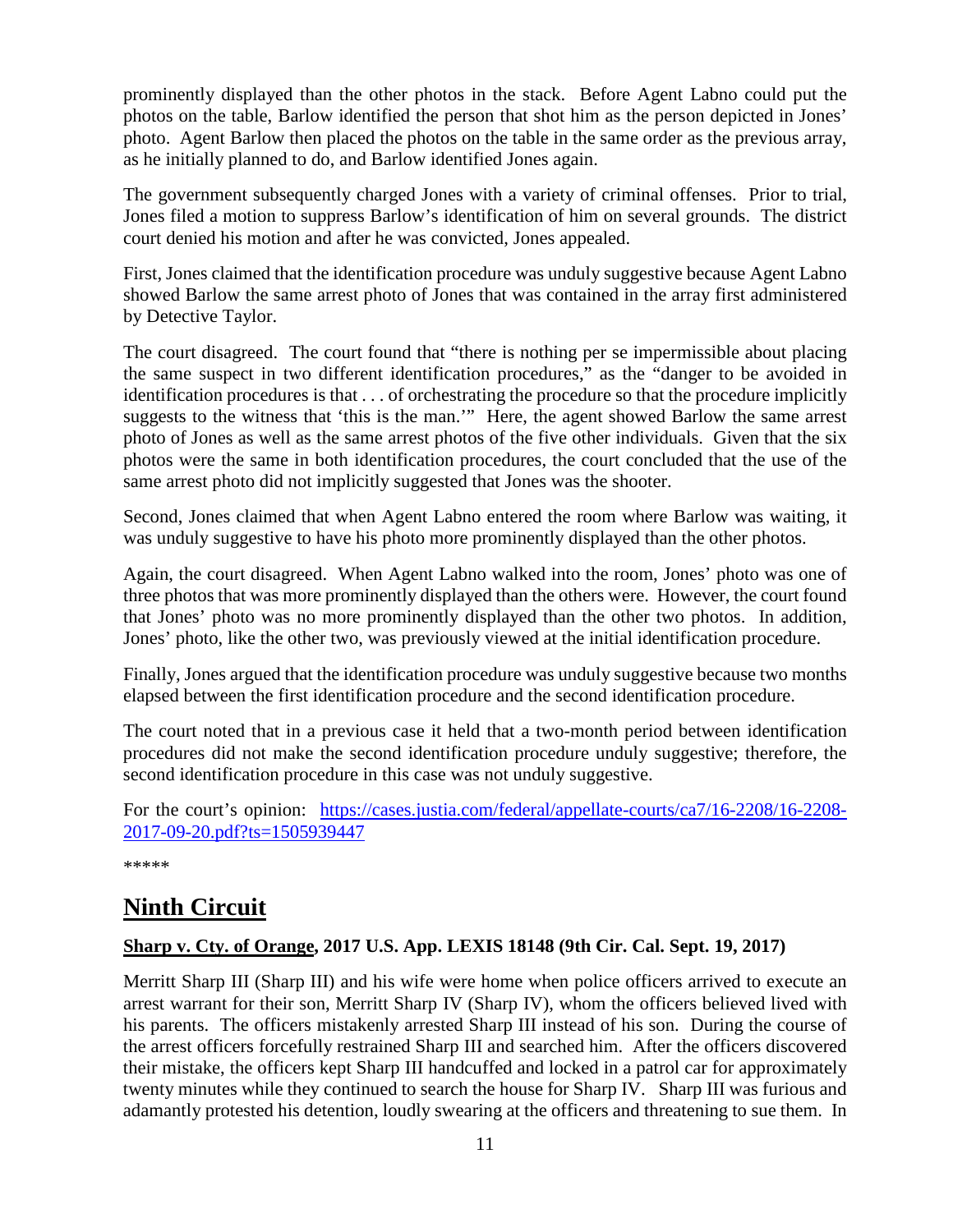response, one of the officers told Sharp III, "If you weren't being so argumentative, I'd probably just put you on the curb."

Sharp III subsequently sued the officers under *42 U.S.C. § 1983*. Sharp III alleged several Fourth Amendment violations based on the seizure of his person to include the initial mistaken arrest, the continuing detention in the patrol car, and the use of excessive force against him. Sharp III also alleged Fourth Amendment violations based on the search of his person and his house. In addition, Sharp III brought a First Amendment retaliation claim based on the officers' refusal to release him on account of his "argumentative" demeanor.

The court held that the officers were entitled to qualified immunity on Sharp III's Fourth Amendment claims. Although the court found that much of the officer's conduct was unconstitutional, their actions were not prohibited by clearly established case law.

However, the court held that the officers were not entitled to qualified immunity on Sharp III's First Amendment retaliation claim. The officer told Sharp III, "If you weren't being so argumentative, I'd probably just put you on the curb." The court concluded that this statement constituted unconstitutional retaliation because the officer was essentially telling Sharp III, "If you weren't [exercising your First Amendment rights], I'd probably [change the current conditions of your detention]." The court added that at the time of the incident Ninth Circuit Court of Appeals case law clearly established that this type of conduct was unconstitutional.

For the court's opinion: [https://cases.justia.com/federal/appellate-courts/ca9/15-56146/15-](https://cases.justia.com/federal/appellate-courts/ca9/15-56146/15-56146-2017-09-19.pdf?ts=1505840584) [56146-2017-09-19.pdf?ts=1505840584](https://cases.justia.com/federal/appellate-courts/ca9/15-56146/15-56146-2017-09-19.pdf?ts=1505840584)

\*\*\*\*\*

# <span id="page-11-0"></span>**Eleventh Circuit**

### <span id="page-11-1"></span>**United States v. Williams, 2017 U.S. App. LEXIS 18202 (11th Cir. Ala. Sept. 20, 2017)**

The government charged Williams and 24 other individuals with a variety of criminal offenses including conspiracy to distribute controlled substances, and a warrant was issued for Williams' arrest. The agents confirmed that Williams' residence consisted of a single-family, ranch-style house, with an outbuilding approximately twenty feet away in the back yard. The outbuilding resembled a guesthouse or mother-in-law-suite as it had a front and back door, several windows, and a garage door. During a pre-arrest operational meeting, the agents did not know whether Williams lived in the main house or the outbuilding. As a result, the agents planned to make simultaneous entries of both buildings. When agents performed a drive-by of Williams' residence, they saw Williams' car and two other vehicles parked in the driveway. Based on this observation the agents believed that Williams was possibly inside the residence with multiple other subjects.

The agents arrived at Williams' residence at approximately 6:00 a.m. and entered the main house and the outbuilding. One team of agents arrested Williams in the main house while a second team of agents entered the outbuilding. Inside the outbuilding the agents saw a white powdery residue and razor blades on a table, and a drug press sitting in the corner of the room. After the agents cleared the main house and outbuilding they obtained a warrant to search those areas based on their observations from the initial entry. During the search pursuant to the warrant, the agents seized cocaine, heroin, drug paraphernalia, and weapons.